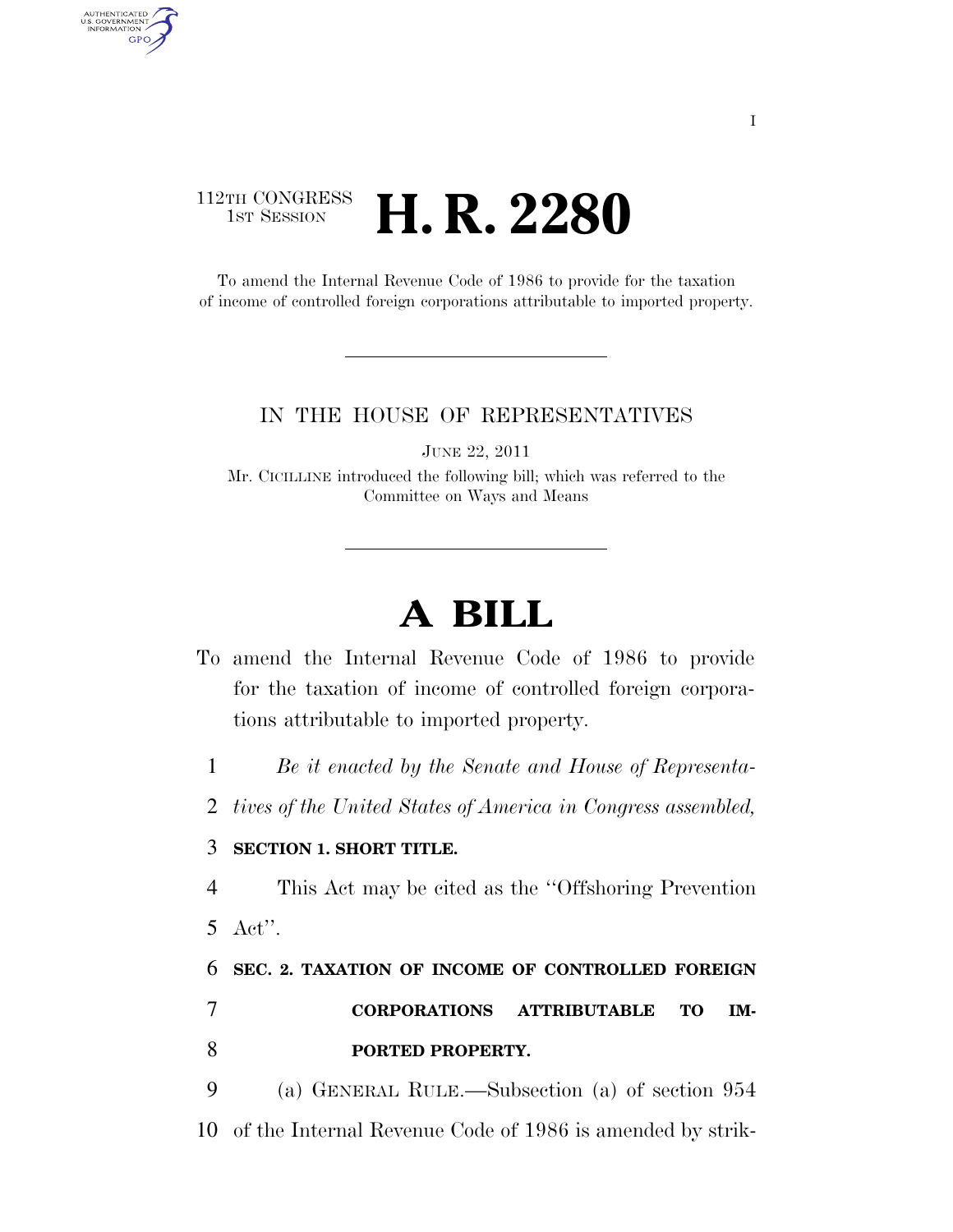ing the period at the end of paragraph (5) and inserting '', and'', by redesignating paragraph (5) as paragraph (4), and by adding at the end the following new paragraph:  $\frac{4}{5}$  imported property income for the taxable year (determined under subsection (j) and reduced 6 as provided in subsection  $(b)(5)$ .". (b) DEFINITION OF IMPORTED PROPERTY IN- COME.—Section 954 of the Internal Revenue Code of 1986 is amended by adding at the end the following new sub- section: 11 "(j) IMPORTED PROPERTY INCOME.— 12 "(1) IN GENERAL.—For purposes of subsection (a)(5), the term 'imported property income' means income (whether in the form of profits, commissions, fees, or otherwise) derived in connection with— ''(A) manufacturing, producing, growing, or extracting imported property; 18 ''(B) the sale, exchange, or other disposi- tion of imported property; or  $\text{``(C)}$  the lease, rental, or licensing of im-21 ported property. Such term shall not include any foreign oil and gas extraction income (within the meaning of section 907(c)) or any foreign oil related income (within the 25 meaning of section  $907(c)$ ).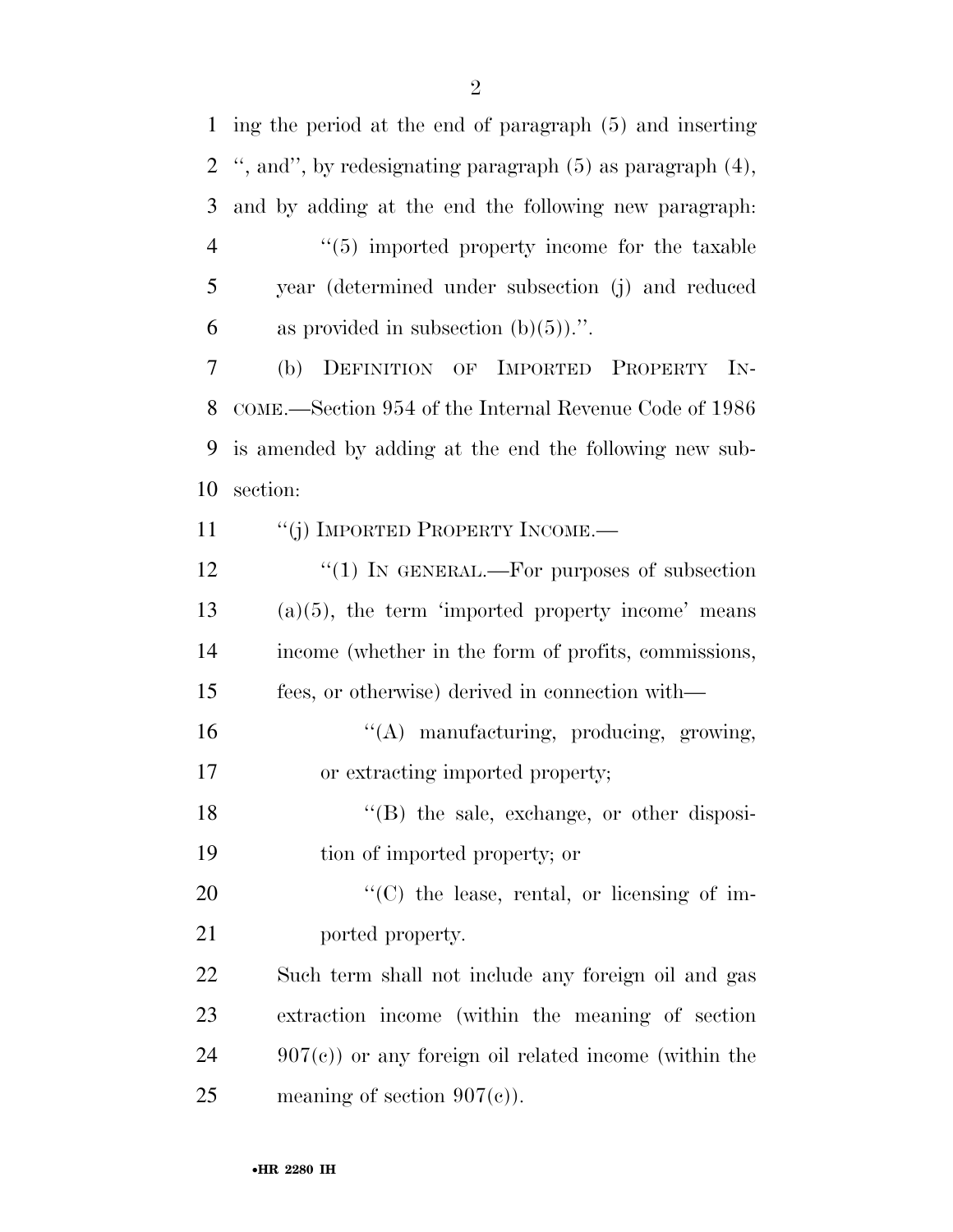1 "(2) IMPORTED PROPERTY.—For purposes of 2 this subsection—

3 ''(A) IN GENERAL.—Except as otherwise provided in this paragraph, the term 'imported property' means property which is imported into the United States by the controlled foreign corporation or a related person.

8 "(B) IMPORTED PROPERTY INCLUDES CER- TAIN PROPERTY IMPORTED BY UNRELATED PERSONS.—The term 'imported property' in- cludes any property imported into the United States by an unrelated person if, when such property was sold to the unrelated person by the controlled foreign corporation (or a related person), it was reasonable to expect that—

16  $\frac{1}{10}$  such property would be imported into the United States; or

18 ''(ii) such property would be used as a component in other property which would be imported into the United States.

21 "
(C) EXCEPTION FOR PROPERTY SUBSE- QUENTLY EXPORTED.—The term 'imported property' does not include any property which is imported into the United States and which—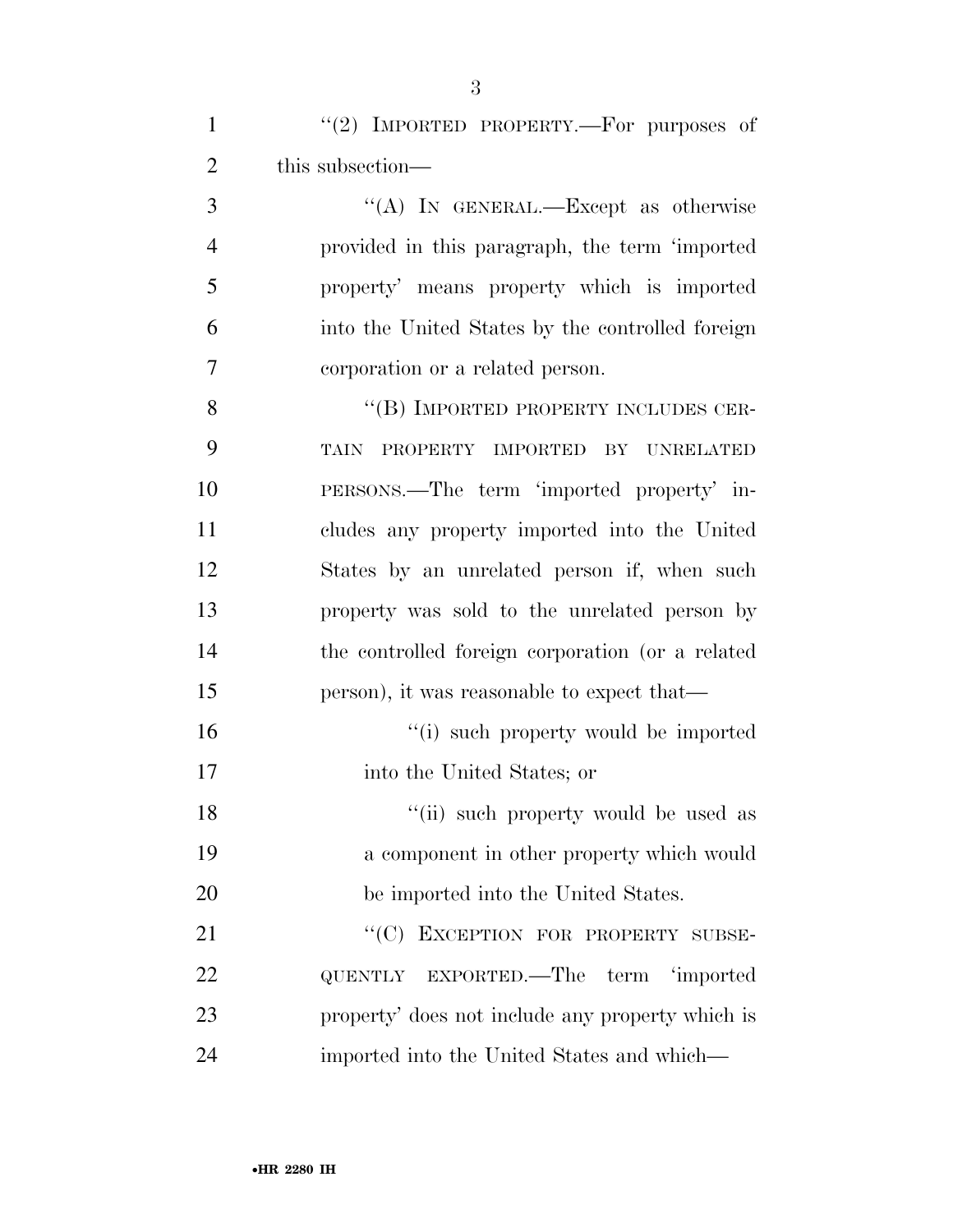| $\mathbf{1}$   | ``(i)<br>before substantial use in the            |
|----------------|---------------------------------------------------|
| $\overline{2}$ | United States, is sold, leased, or rented by      |
| 3              | the controlled foreign corporation or a re-       |
| $\overline{4}$ | lated person for direct use, consumption,         |
| 5              | or disposition outside the United States; or      |
| 6              | "(ii) is used by the controlled foreign           |
| 7              | corporation or a related person as a com-         |
| 8              | ponent in other property which is so sold,        |
| 9              | leased, or rented.                                |
| 10             | "(D) EXCEPTION FOR CERTAIN AGRICUL-               |
| 11             | TURAL COMMODITIES.—The term 'imported             |
| 12             | property' does not include any agricultural com-  |
| 13             | modity which is not grown in the United States    |
| 14             | in commercially marketable quantities.            |
| 15             | $``(3)$ DEFINITIONS AND SPECIAL RULES.—           |
| 16             | "(A) IMPORT.—For purposes of this sub-            |
| 17             | section, the term 'import' means entering, or     |
| 18             | withdrawal from warehouse, for consumption or     |
| 19             | use. Such term includes any grant of the right    |
| 20             | to use intangible property (as defined in section |
| 21             | $936(h)(3)(B)$ in the United States.              |
| 22             | "(B) UNITED STATES.—For purposes of               |
| 23             | this subsection, the term 'United States' in-     |
| 24             | cludes the Commonwealth of Puerto Rico, the       |
| 25             | Virgin Islands of the United States, Guam,        |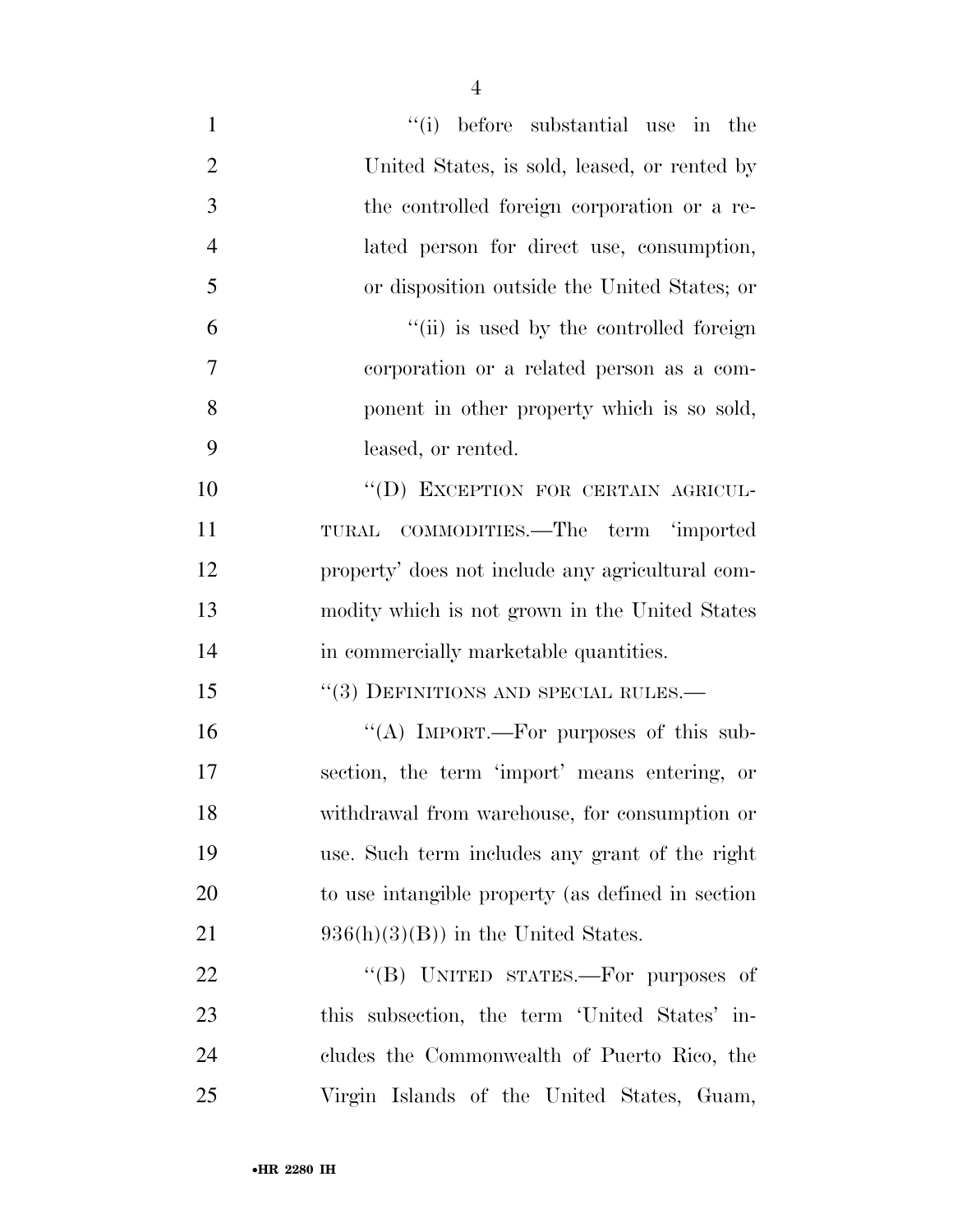| $\mathbf{1}$   | American Samoa, and the Commonwealth of                |
|----------------|--------------------------------------------------------|
| $\overline{2}$ | the Northern Mariana Islands.                          |
| 3              | "(C) UNRELATED PERSON.—For purposes                    |
| $\overline{4}$ | of this subsection, the term 'unrelated person'        |
| 5              | means any person who is not a related person           |
| 6              | with respect to the controlled foreign corpora-        |
| 7              | tion.                                                  |
| 8              | "(D) COORDINATION WITH FOREIGN BASE                    |
| 9              | COMPANY SALES INCOME.—For purposes of this             |
| 10             | section, the term 'foreign base company sales          |
| 11             | income' shall not include any imported property        |
| 12             | income.".                                              |
| 13             | (c) SEPARATE APPLICATION OF LIMITATIONS ON             |
| 14             | FOREIGN TAX CREDIT FOR IMPORTED PROPERTY IN-           |
| 15             | $COME$ .                                               |
| 16             | $(1)$ IN GENERAL.—Paragraph $(1)$ of section           |
| 17             | $904(d)$ of the Internal Revenue Code of 1986 is       |
| 18             | amended by striking "and" at the end of subpara-       |
| 19             | graph $(A)$ , by redesignating subparagraph $(B)$ as   |
| 20             | subparagraph $(C)$ , and by inserting after subpara-   |
| 21             | $graph(A)$ the following new subparagraph:             |
| 22             | $\lq\lq$ . imported property income, and".             |
| 23             | (2) IMPORTED PROPERTY INCOME DEFINED.—                 |
| 24             | Paragraph $(2)$ of section $904(d)$ of such Code is    |
| 25             | amended by redesignating subparagraphs $(I)$ , $(J)$ , |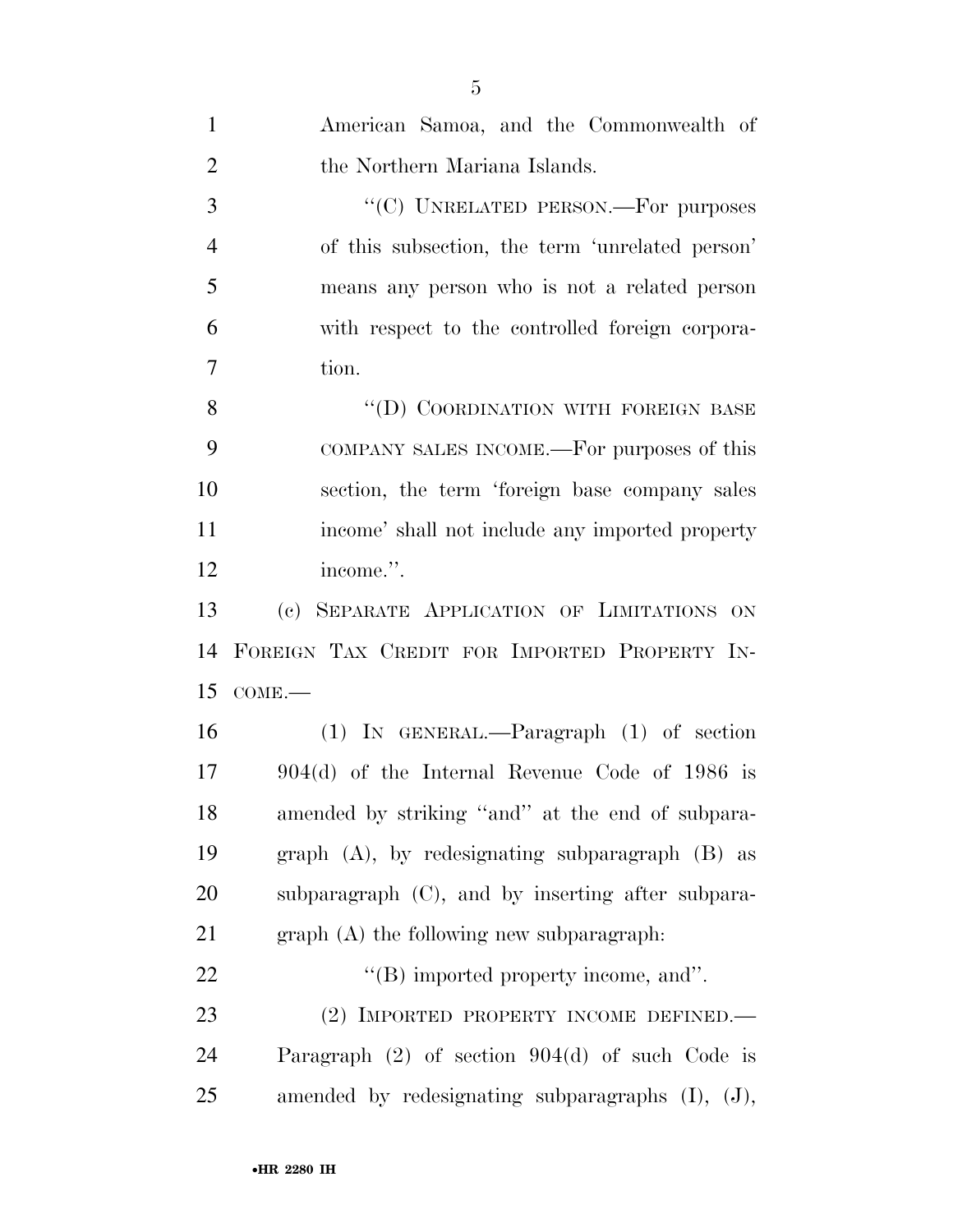| $\mathbf{1}$   | and $(K)$ as subparagraphs $(J)$ , $(K)$ , and $(L)$ , respec-  |
|----------------|-----------------------------------------------------------------|
| $\overline{2}$ | tively, and by inserting after subparagraph (H) the             |
| 3              | following new subparagraph:                                     |
| $\overline{4}$ | "(I) IMPORTED PROPERTY INCOME.—The                              |
| 5              | term 'imported property income' means any in-                   |
| 6              | come received or accrued by any person which                    |
| 7              | is of a kind which would be imported property                   |
| 8              | income (as defined in section $954(j)$ ).".                     |
| 9              | (3) CONFORMING AMENDMENT.—Clause (ii) of                        |
| 10             | section $904(d)(2)(A)$ of such Code is amended by in-           |
| 11             | serting "or imported property income" after "pas-               |
| 12             | sive category income".                                          |
| 13             | (d) TECHNICAL AMENDMENTS.-                                      |
| 14             | (1) Clause (iii) of section $952(e)(1)(B)$ of the               |
| 15             | Internal Revenue Code of 1986 is amended—                       |
| 16             | $(A)$ by redesignating subclauses $(II)$ , $(III)$ ,            |
| 17             | $(IV)$ , and $(V)$ as subclauses $(III)$ , $(IV)$ , $(V)$ , and |
| 18             | $(VI)$ , and                                                    |
| 19             | (B) by inserting after subclause (I) the fol-                   |
| 20             | lowing new subclause:                                           |
| 21             | $\lq\lq$ (II) imported property in-                             |
| 22             | come,".                                                         |
| 23             | $(2)$ The last sentence of paragraph $(4)$ of sec-              |
| 24             | tion 954(b) of such Code is amended by striking                 |